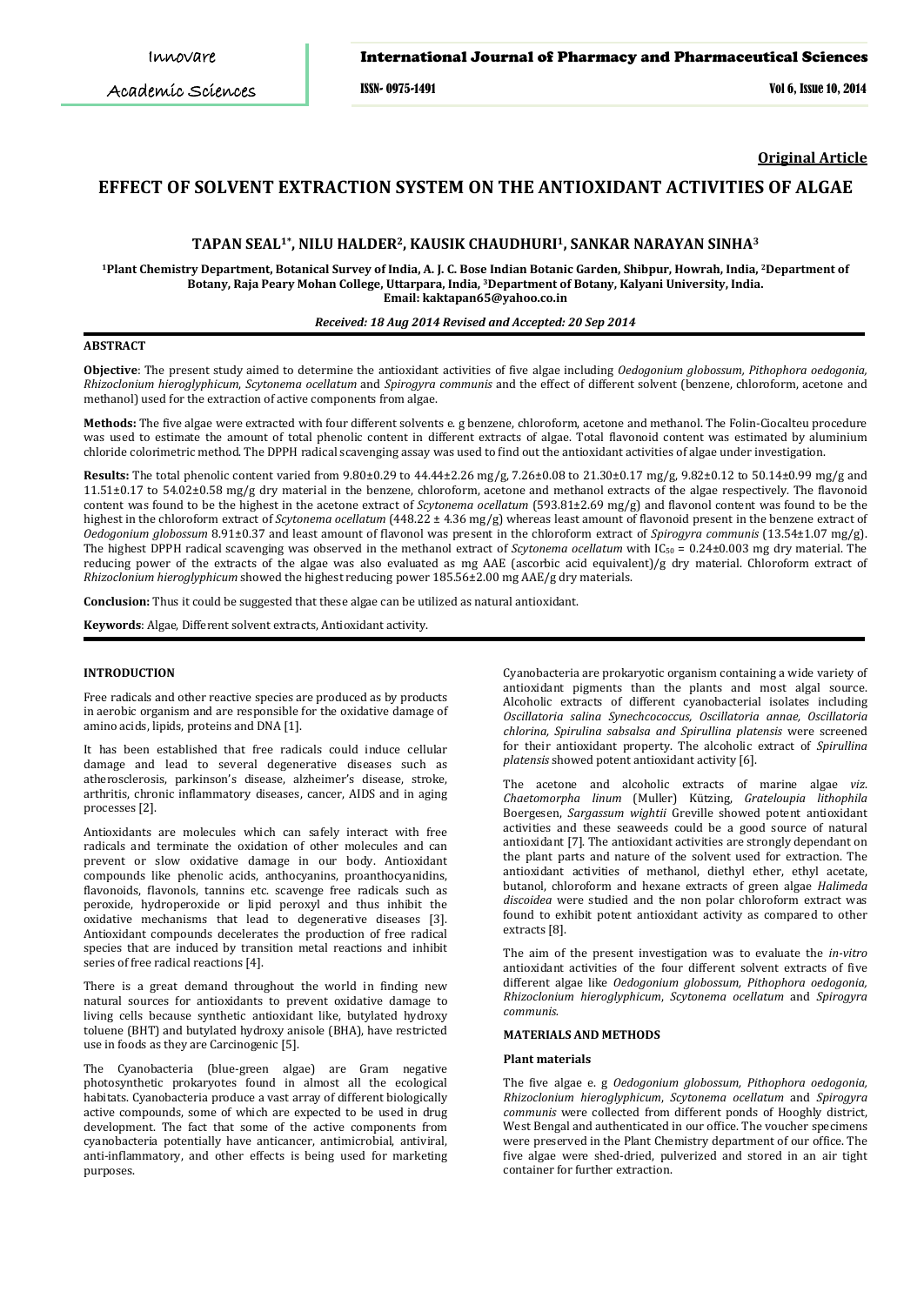#### **Chemicals**

1,1-Diphenyl-2-picrylhydrazyl (DPPH), butylated hydroxy toluene (BHT), ascorbic acid, quercetin were purchased from Sigma Chemical Co. (St. Louis, MO, USA)., Folin-Ciocalteu reagent, gallic acid, potassium ferricyanide, aluminium chloride, FeCl<sub>3</sub> and sodium carbonate were from Merck Chemical Supplies (Damstadt, Germany). All the chemicals used including the solvents, were of analytical grade.

## **Extraction of Algae (Benzene, Chloroform, Acetone and Methanol extract)**

One gram of each algae was extracted with 20 ml each of benzene, chloroform, acetone and methanol at ambient temperature, with agitation for 18 -24 h. The extracts were filtered and diluted to 50 ml and aliquot were analyzed for their total phenolic, flavonoid and flavonol content, reducing power and their free radical scavenging capacity.

#### **Estimation of total phenolic content**

The Folin-Ciocalteu procedure was used to estimate the amount of total phenolic content in different plant extracts [9]. The different solvent extracts of algae  $(20 - 100 \,\mu\text{I})$  were taken into test tubes; 1.0 ml of Folin-Ciocalteu reagent and 0.8 ml of sodium carbonate (7.5%) were added. The extracts and other reagents were mixed well in the test tubes and allowed to stand for 30 min. The absorbance was measured at 765 nm in UV-visible spectrophotometer (Hitachi U 2000 Japan). The total phenolic content was expressed as gallic acid equivalent (GAE) using the equation based on the calibration curve:  $y = 0.013x$ ,  $R^2 = 0.9901$ , where y was the absorbance and x was the GAE in milligram per gram (mg  $g<sup>-1</sup>$ ) of extract.

## **Estimation of total flavonoid content**

Total flavonoids were estimated using the method of Ordonez et al., 2006 [10]. The extracts (0.5 ml) were taken in a test tube and 0.5 ml of 2% aluminium chloride in ethanol solution was added in each tube allowed to stand for one hour at room temperature. The absorbance was measured at 420 nm in a UV-visible spectrophotometer (Hitachi U 2000 Japan). A yellow color indicated the presence of flavonoids. The total flavonoid contents were calculated as rutin (mg/g) equivalent using the equation based on the calibration curve:  $y = 0.0182x - 0.0222$ ,  $R^2 =$ 0.9981, where y was the absorbance and x was the rutin equivalent in milligrams per gram (mg g-1 ) of extract.

# **Estimation of total flavonol content**

The amount of total flavonols present in the tested extracts was estimated using the method of Kumaran and Karunakaran 2006 [11]. Tested extracts (2.0 ml), equal volume of 2% aluminium chloride in ethanol and 3.0 ml (50 g/L) sodium acetate solutions were taken in a test tube and allowed to stand for 2.5h at 20°C. The absorbance of the solution was read at 440 nm in UV-visible spectrophotometer (Hitachi U 2000 Japan). The total flavonol content in the extracts were calculated as quercetin equivalent (mg/g) using the equation based on the calibration curve:  $y = 0.0049x + 0.0047$ ,  $R^2 = 0.9984$ , where y was the absorbance and x was the quercetin equivalent in milligrams per gram (mg  $g<sup>-1</sup>$ ) of extract.

## **Measurement of reducing power**

The reducing power of the extracts was determined according to the method of Oyaizu 1986 [12]. Tested extracts (100 µl) were mixed with phosphate buffer (2.5 ml, 0.2 M, pH 6.6) and 1% potassium ferricyanide (2.5 ml). The mixtures were incubated at 50°C for 20 min. And 2.5 ml 10% trichloroacetic acid was added to the mixture, which was then centrifuged at 3000 rpm for 10 min. The upper layer of the solution (2.5 ml) was mixed with 2.5 ml distilled water and a 0.5 ml freshly prepared ferric chloride solution (0.1%). The absorbance was measured at 700 nm in a UV-visible spectrophotometer (Hitachi U 2000 Japan). The reducing power was expressed in ascorbic acid equivalent (AAE) using the equation based on the calibration curve:  $y = 0.0023x - 0.0063$ ,  $R^2 = 0.9918$ , where y was the absorbance and x was ascorbic acid equivalent in miligram per gram (mg g-1 ) of extract.

#### **Determination of free radical scavenging activity**

The free radical scavenging activity of the extracts and butylated hydroxyl toluene (BHT) as positive control was determined using the stable radical DPPH (1,1-diphenyl-2-picrylhydrazyl) [13]. The extracts (20 - 100 µl) were placed in the test tubes and 3.9 ml of freshly prepared DPPH solution  $(25 \text{ mg } L^{-1})$  in methanol was added in each test tube and mixed and kept for 30 min in dark. The absorbance was measured at 517 nm in a UV-visible spectrophotometer (Hitachi U 2000 Japan). The capability to scavenge the DPPH radical was calculated using the following equation:

## DPPH scavenged  $(\% ) = \{ (Ac - At)/Ac \}$  x 100

Where Ac is the absorbance of the control reaction and At is the absorbance in the presence of the sample of the extracts. The antioxidant activity of the extract was expressed as IC<sub>50</sub>. The IC<sub>50</sub> value was defined as the concentration in mg of dry material per ml (mg ml-1) that inhibits the formation of DPPH radicals by 50%. Each value was determined from the regression equation.

Values are presented as mean  $\pm$  standard error mean of three replicates. The total phenolic content, flavonoid content, flavonol content, reducing power and radical scavenging activities of each plant material were calculated by using Linear Regression analysis.

# **RESULTS AND DISCUSSION**

#### **Total phenol, flavonoid and flavonol content in the different solvent extracts of algae**

The total phenolic content of five algae were evaluated as gallic acid equivalents (GAE) in miligram per gram (mg  $g^{-1}$ ).

The screening of the four different solvent (benzene, chloroform, acetone and methanol) extracts of ten alga revealed that there was a wide variation in the amount of total phenolics ranging from 7.26±0.08 to 50.14±0.99 mg GAE/g dry material (Table 1). The highest amount of phenolic content was found in the acetone extract of *S. ocellatum* (50.14±0.99 mg GAE/g dry material), while the least amount was observed in the chloroform extract of *O. globossum*  (7.26±0.08 GAE).

#### **Table 1; Total phenolic content in the algae using different solvent extracts**

| S. No. | Name of the algae           | Total phenolic content (GAE mg / g dry material) |                   |                  |                  |
|--------|-----------------------------|--------------------------------------------------|-------------------|------------------|------------------|
|        |                             | <b>Benzene</b>                                   | <b>Chloroform</b> | Acetone          | Methanol         |
|        | Oedogonium globossum        | $9.80 \pm 0.29$                                  | $7.26 \pm 0.85$   | $9.82 \pm 0.12$  | $11.51 \pm 0.17$ |
|        | Pithophora oedogonia        | $15.64 \pm 0.78$                                 | $15.81 \pm 1.46$  | $15.64 \pm 0.70$ | $17.92 \pm 0.46$ |
|        | Rhizoclonium hieroglyphicum | $15.76 \pm 0.07$                                 | $21.30 \pm 0.17$  | $17.04 \pm 0.19$ | $19.59 \pm 0.11$ |
| 4      | Scytonema ocellatum         | 27.86±1.92                                       | $20.03 \pm 0.52$  | $50.14 \pm 0.99$ | $54.02 \pm 0.58$ |
|        | Spirogyra communis          | $44.44 \pm 2.26$                                 | $8.15 \pm 0.22$   | $45.19 \pm 0.55$ | $38.64 \pm 0.40$ |

Each value in the table was obtained by calculating the average of three experiments and data are presented as Mean ± SEM

The benzene, acetone and methanol extract of *S. communis*, chloroform and acetone extract of *R. hieroglyphicum* and *P.* *oedogonia* were also found to contain a very good amount of phenolic compounds.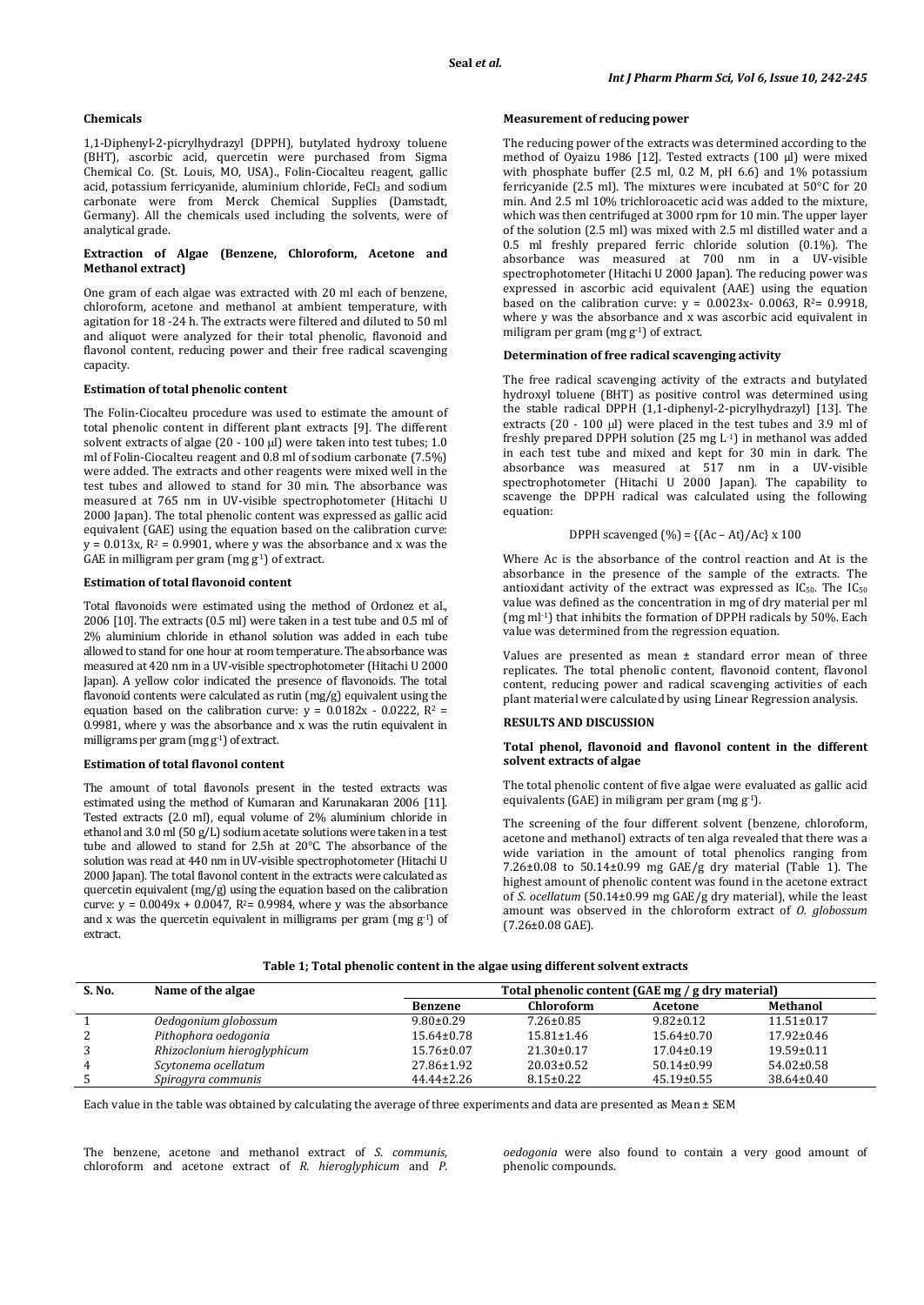Total flavonoid contents in the algae were estimated as rutin equivalent (mg/g) using the following equation based on the calibration curve:  $y = 0.0182x - 0.0222$ ,  $R^2 = 0.9981$ , where y was the absorbance and x was the rutin equivalent (mg/g). The flavonoid contents of the extracts in terms of rutin equivalent were between 8.91±0.37 to 593.81± 2.69 mg/g dry material (Table 2).

| S. No. | Name of the algae           | Total flavonoid content (Rutin equivalent mg / g dry material) |                   |                   |                   |
|--------|-----------------------------|----------------------------------------------------------------|-------------------|-------------------|-------------------|
|        |                             | Benzene                                                        | Chloroform        | Acetone           | Methanol          |
|        | Oedogonium globossum        | $8.91 \pm 0.37$                                                | $23.60 \pm 0.47$  | $12.97 \pm 0.42$  | $12.38 \pm 0.12$  |
| ∠      | Pithophora oedogonia        | $218.49 \pm 3.30$                                              | $415.50 \pm 0.61$ | $379.31 \pm 3.28$ | $198.35 \pm 1.75$ |
|        | Rhizoclonium hieroglyphicum | $18.18 \pm 0.14$                                               | 74.07±1.06        | $22.76 \pm 0.19$  | $27.90 \pm 0.10$  |
| 4      | Scytonema ocellatum         | $240.04 \pm 4.40$                                              | $315.15 \pm 2.44$ | 593.81±2.69       | $182.60 \pm 2.56$ |
|        | Spirogyra communis          | $304.02 \pm 5.28$                                              | 78.02±0.49        | 305.86±8.25       | 173.73±6.92       |

Each value in the table was obtained by calculating the average of three experiments and data are presented as Mean ± SEM

The highest amount of flavonoid content was observed in the acetone extract of *S. ocellatum* (593.81± 2.69 mg/g) followed by the chloroform and acetone extract of *P. oedogonia* (415.50±0.61 mg/g and 379.31±3.28 mg/g dry materials respectively).

The benzene, acetone and methanol extracts of *S. communis*, *S. ocellatum* and all four extracts of *P. oedogonia* were also found to contain a very good amount of flavonoid.

The flavonol content in the algae was calculated as quercetin equivalent (mg/g) using the following equation based on the calibration curve:  $y = 0.0049x + 0.0047$ ,  $R^2 = 0.9984$ , where y was the absorbance and x was the quercetin equivalent (mg/g). In case of flavonol, the highest amount was observed in the chloroform extract of *S. ocellatum* (448.22 ±4.36 mg/g) followed by the acetone extract of the same plant (313.30  $\pm 3.77$  mg/g) and the benzene and chloroform extract of *P. oedogonia* (Table 3),

| S. No. | Name of the algae           | Total flavonol content (Quercetin equivalent mg / g dry material) |                   |                  |                  |
|--------|-----------------------------|-------------------------------------------------------------------|-------------------|------------------|------------------|
|        |                             | <b>Benzene</b>                                                    | <b>Chloroform</b> | Acetone          | Methanol         |
|        | Oedogonium globossum        | $51.68 \pm 1.28$                                                  | $101.11 \pm 1.26$ | $41.24 \pm 0.98$ | $45.19 \pm 0.39$ |
| ∼      | Pithophora oedogonia        | 295.57±8.99                                                       | 278.68±4.53       | $24.38 \pm 0.20$ | 100.66±4.30      |
|        | Rhizoclonium hieroglyphicum | $29.69 \pm 0.69$                                                  | $63.81 \pm 2.14$  | $57.20 \pm 1.58$ | $40.68 \pm 0.10$ |
| 4      | Scytonema ocellatum         | $235.37 \pm 7.85$                                                 | 448.22±4.36       | 313.30±3.77      | 237.59±8.09      |
|        | Spirogyra communis          | 191.61±11.33                                                      | $13.54 \pm 1.07$  | 105.44±4.20      | 201.40±6.42      |

Each value in the table was obtained by calculating the average of three experiments and data are presented as Mean ± SEM

Appreciable quantities of flavonol were found in the methanol extract of *S. communis*, *S. ocellatum* and *P. oedogonia*.

It has been established that phenolic compounds are the major plant compounds with antioxidant activity and this activity is due to their redox properties. Phenolic compounds are a class of antioxidant agents which can adsorb and neutralize the free radicals [14]. Flavonoids and flavonols are regarded as one of the most widespread groups of natural constituents found in the plants. It has been recognized that both flavonoids and flavonols show antioxidant activity through scavenging or chelating process [15]. The results strongly suggest that phenolics are important components of these plants. The other phenolic compounds such as flavonoids, flavonols, which contain hydroxyls are responsible

for the radical scavenging effect in the plants. According to our study, the high content of these phenolic compounds in the different extracts of *S. ocellatum*, *S. communis* and *P. oedogonia* can explain their high radical scavenging activity.

## **Reducing power of the different solvent extracts of algae**

The reducing power of the algae under investigation were calculated as ascorbic acid equivalent (AAE mg/g) using the equation based on the calibration curve:  $y = 0.0023x - 0.0063$ ,  $R<sup>2</sup>= 0.9918$ , where y was the absorbance and x was the ascorbic acid equivalent  $(mg/g)$ . The reducing powers of the five algae were evaluated as mg AAE/g dry material as shown in Table 4).

| Table 4: Reducing power (Ascorbic acid equivalent) in the algae using different solvent extracts |
|--------------------------------------------------------------------------------------------------|
|--------------------------------------------------------------------------------------------------|

| S. No. | Name of the algae           | Reducing power (Ascorbic acid equivalent mg / g dry material) |                   |                   |                   |  |
|--------|-----------------------------|---------------------------------------------------------------|-------------------|-------------------|-------------------|--|
|        |                             | <b>Benzene</b>                                                | <b>Chloroform</b> | Acetone           | Methanol          |  |
|        | Oedogonium globossum        | $36.55 \pm 1.30$                                              | $104.30 \pm 1.27$ | 58.88±1.74        | $68.26 \pm 0.73$  |  |
| 2      | Pithophora oedogonia        | $108.62 \pm 2.61$                                             | 74.34±1.67        | 121.88±3.12       | $61.71 \pm 0.23$  |  |
| 3      | Rhizoclonium hieroglyphicum | 170.88±2.37                                                   | $185.56 \pm 3.65$ | $79.24 \pm 1.53$  | $54.87 \pm 1.26$  |  |
| 4      | Scytonema ocellatum         | $90.72 \pm 3.34$                                              | $47.71 \pm 1.42$  | $127.13 \pm 1.61$ | $188.92 \pm 1.29$ |  |
|        | Spirogyra communis          | 154.34±4.18                                                   | $10.79 \pm 0.22$  | $123.01 \pm 4.79$ | $126.76 \pm 3.62$ |  |

Each value in the table was obtained by calculating the average of three experiments and data are presented as Mean ± SEM

The highest reducing power was exhibited by the methanol extract of *S. ocellatum* (188.92 ± 1.89 mg/g AAE) which is also high in flavonoid content (593.81±2.69 mg /g dry material) and flavonol content (448.22±4.36 mg /g dry material). The chloroform extract of *S. communis* showed the lowest activity in terms of ascorbic acid equivalent (10.79± 0.22 mg/g). The different extracts of *R. hieroglyphicum, S. communis*, *S. ocellatum* and *P. oedogonia* showed potent reducing activity. In this assay, the presence of antioxidants in the extracts reduced Fe+3/ferricyanide complex to the ferrous form. This reducing capacity of the extracts may serve as an indicator of potential antioxidant activities through the action of breaking the free radical chain by donating hydrogen atom [16]

#### **DPPH radical scavenging activity of the different solvent extracts of algae**

The evaluation of anti-radical properties of Five algae was performed by DPPH radical scavenging assay. The 50% inhibition of DPPH radical (IC50) by the different plant materials was determined (Table 5), a lower value reflected greater antioxidant activity of the sample. DPPH stable free radical method is an easy, rapid and sensitive way to survey the antioxidant activity of a specific compound or plant extracts [17]. The antioxidant effect is proportional to the disappearance of the purple colour of DPPH in test samples. Thus antioxidant molecules can quench DPPH free radicals by providing hydrogen atom or by electron